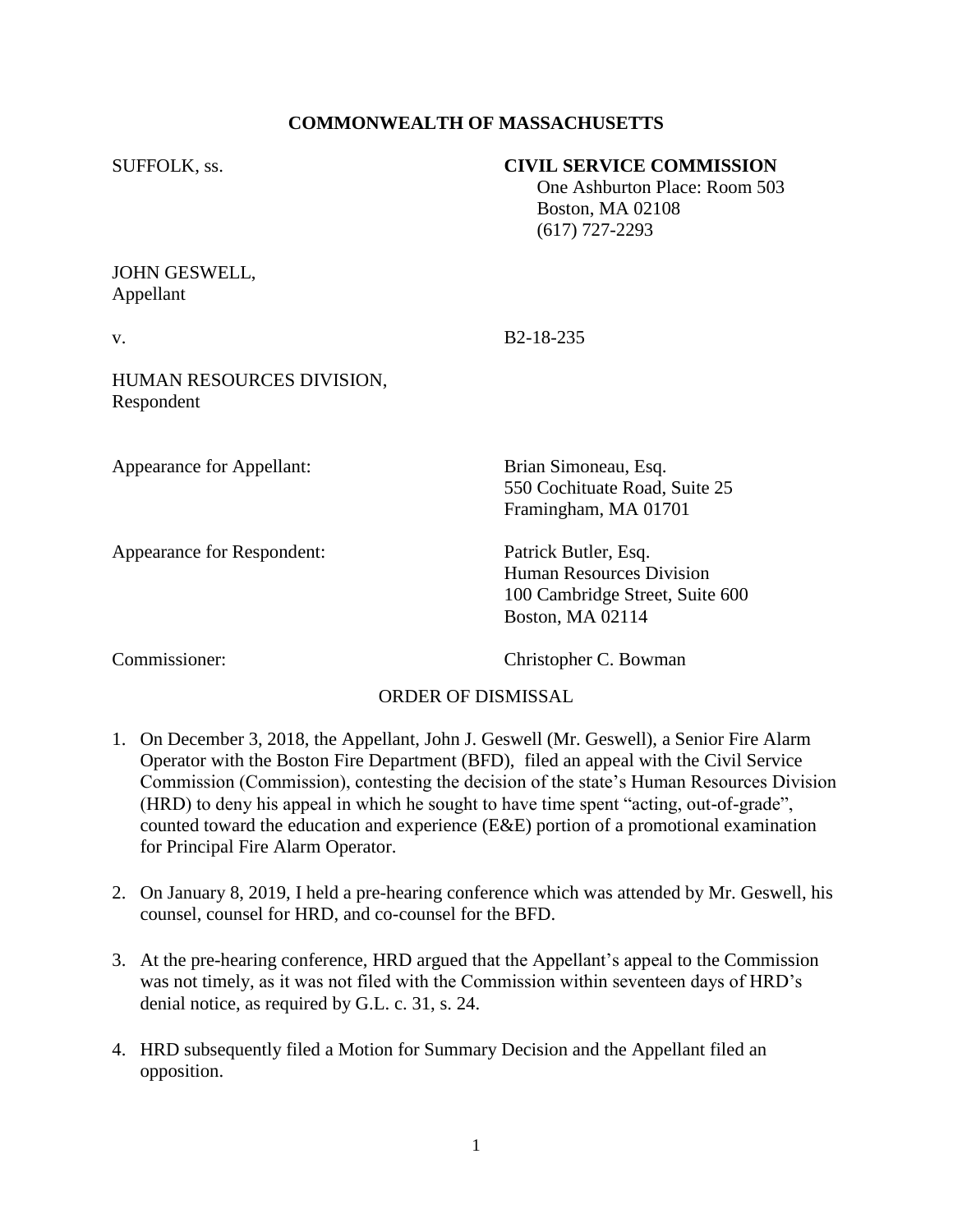- 5. Based on the briefs, the following appears to be undisputed:
	- I. On June 8, 2018, the Appellant sat for a promotional examination for the title of Principal Fire Alarm Operator.
	- II. The examination score was based on the written examination (60%) and education and experience (E&E) (40%).
	- III. On June 11, 2018, the Appellant timely completed and submitted the E&E portion of the promotional examination.
	- IV. On July 13, 2018, HRD forwarded the Appellant his examination score.
	- V. On July 20, 2018, the Appellant filed a timely appeal with HRD, contesting his E&E score.
	- VI. On July 31, 2018, HRD notified the Appellant that his E&E appeal was denied.
	- VII. Included in HRD's July 31, 2018 notification to the Appellant was the following statement regarding appeal rights to the Commission:

"Pursuant to Chapter 31, Section 24 of the Massachusetts General Laws (M.G.L) provides that you may appeal to the commission from a decision of the administrator made pursuant to section twenty-three relative to (a) the marking of the applicant's answers to essay questions; (b) a finding that the applicant did not meet the entrance requirements for appointment to the position; or (c) a finding that the examination taken by such applicant was a fair test of the applicant's fitness to actually perform the primary or dominant duties of the position for which the examination was held. **Such appeal shall be filed no later than seventeen days after the date of mailing of the decision of the administrator**...

The commission shall refuse to accept any petition for appeal unless the request for appeal, which was the basis for such petition, was filed in the required time and form and unless a decision on such request for review has been rendered by the administrator. In deciding an appeal pursuant to this section, the commission shall not allow credit for **training or experience** unless such **training or experience** was fully stated in the **training and experience** sheet filed by the applicant at the time designated by the administrator." (emphasis added)

VIII. On December 3, 2018, the Appellant filed an appeal with the Commission.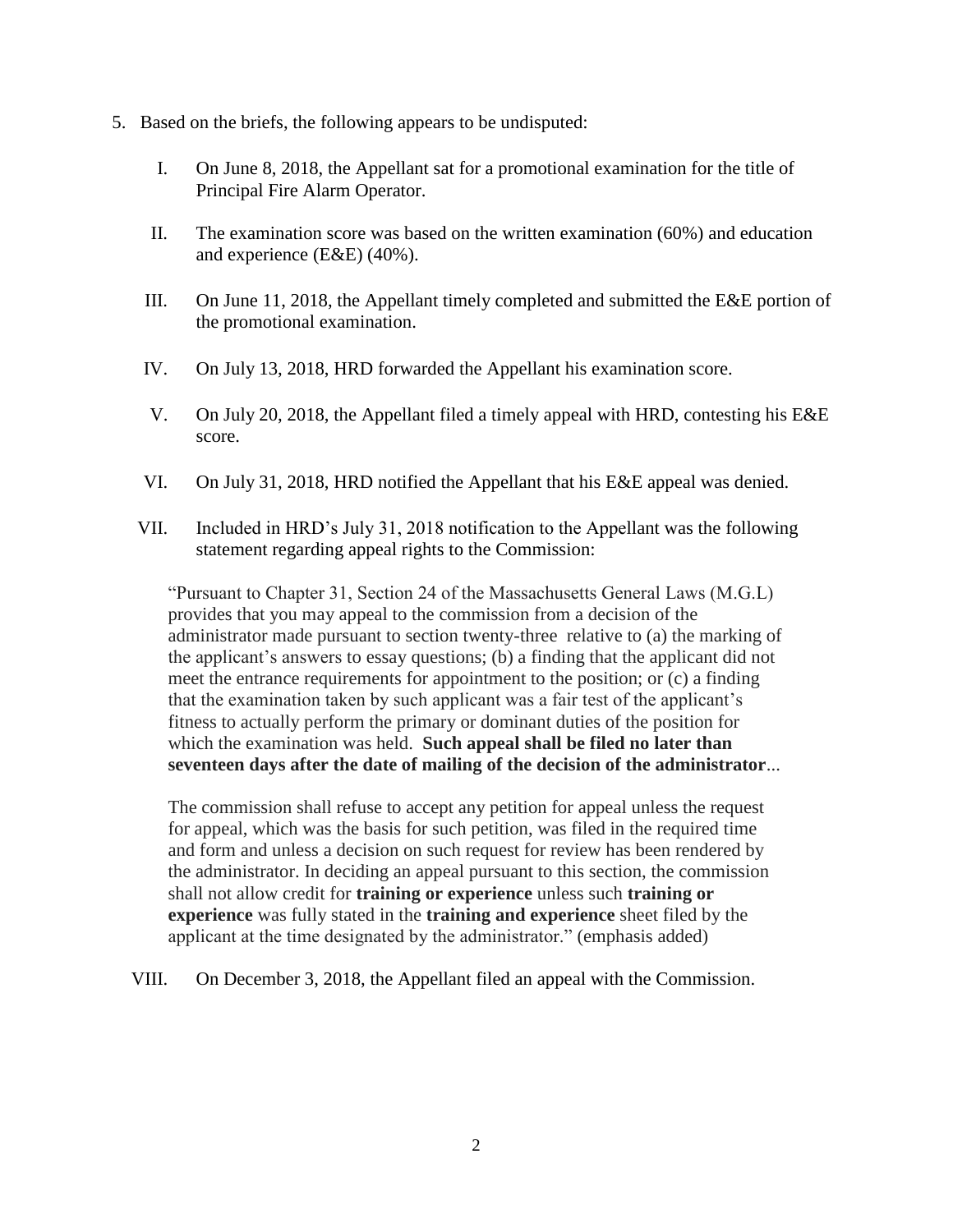#### *Analysis*

 The Appellant argues that his appeal to the Commission should not be dismissed on timeliness grounds as the language regarding appeal rights in HRD's July 31, 2018 notification was not sufficiently clear, as, among other things, it did not explicitly state that the applicant could appeal an HRD determination regarding E&E.

 I disagree. HRD provided all exam applicants with the statutory language relied on by the Commission to allow applicants to file an E&E appeal with the Commission. While it may be more helpful for HRD to provide more of a lay person explanation of their appeal rights and step-by-step instructions on how to file an appeal with the Commission, providing applicants with the a copy of their statutory appeal rights at least meets the minimum requirements regarding appeal right notification.

 Section 24 provides that certain appeals regarding tests may be made to the Commission but "such appeal shall be filed no later than seventeen days after the date of mailing of the decision of the administrator" and "the commission shall refuse to accept any petition for appeal unless the request for appeal, which was the basis for such petition, was filed in the required time frame." Mass. Gen. Laws Chap. 31, § 24 (2014).

 The Commission has reasoned, citing the appeals court, that "a fair reading of the entire statute indicated that . . . training and experience scores may be appealed under §24" and the seventeen day time limit should be applied. Healey v. Human Resources Division, 27 MCSR 610 (2014), *citing*, O'Neill v. Civil Service Commission, 10-P-384 (February 15, 2011; per Rule 1:28). Therefore, the Appellant is required to file an E&E appeal within seventeen days after receiving notice of HRD's decision.

 The Appellant's appeal is untimely because he filed more than seventeen days after receiving notice of his E&E appeal from HRD. The Appellant received notice from HRD on July 13, 2018 of his E&E score and he sent an appeal response on July 20, 2018. After a review, HRD responded on July 31, 2018, noting that they were not going to change his initial score. As such, the Appellant was charged with filing an appeal to the Commission no later than the close of business on August 16, 2018. The Appellant never did so, waiting until December 3, 2018 to finally appeal his score. This makes his appeal untimely by over three months. The Appellant's appeal was not filed within the required seventeen days, and therefore must be summarily dismissed.

#### *Conclusion*

 $\overline{\phantom{a}}$ 

For all of the above reasons, the Appellant's appeal is hereby *dismissed*.<sup>1</sup>

<sup>&</sup>lt;sup>1</sup> I did not overlook that HRD and the Appellant raised other issues in their briefs. However, as the Appellant's appeal to the Commission is not timely, and the Commission does not have jurisdiction to hear the appeal, I need not address them.